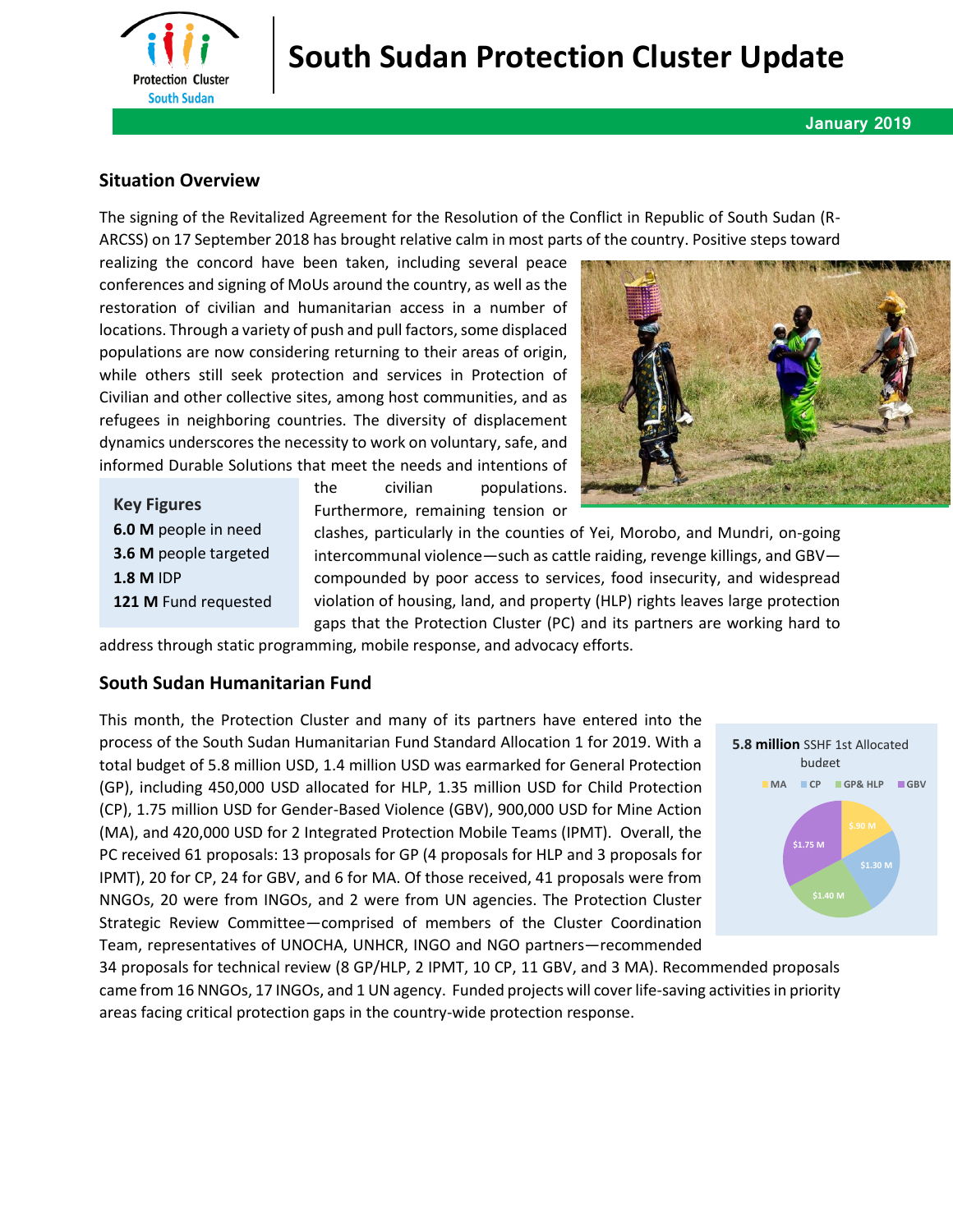# **Protection Mobile Teams**

January was an active month for mobile protection teams (MPTs), with 20 new missions and 1 on-going mission to assess blind spots or respond to incidents of clashes between armed groups, cattle raids and other types of intercommunal violence, CP and GBV violations, and geographic gaps in static protection coverage. During the month, MPTs from DRC, NP, NRC, and UNCIEF RRM completed assessments in various areas of Yeri, Leer, Nasir, Lobonok, Maiwut, and Ayacci counties. Responses were completed in areas of Mundri East and West, Yei, Lainya, Magwi, Akobo Central and West, Uror, Pathai, Pulchuol, Modit, Rokon, and Nasir counties by mobile teams from INTERSOS, NP, NRC, Oxfam, and UNICEF RRM. Assessment and response missions are also planned or on-going in Yirol West, Mundri East, Pibor, Kupera, and Gogrial counties by DRC, INTERSOS, NRC, and Oxfam. These missions were coordinated through the Protection Cluster's mobile team coordination forum and in conjunction with the Inter Cluster and Needs Analysis Working Groups.

## **Mine Action Sub-Cluster**

On 30 January 2019, the one millionth explosive hazard was destroyed in South Sudan. However, contamination by landmines and ERW continue to be a direct risk to civilians. In January, four separate accidents from explosive hazards were reported. One child was killed and 10 people were injured (four children, four women, and two men) in accidents in Bor South (Jonglei), Rubkona (Unity), and Juba (Central Equatoria).



# **Gender-Based Violence Sub-Cluster**

In December 2018, a total of 444 GBV incidents were reported across the country by 10 data gathering organizations. Two safety audits were conducted, one each in Jonglei and the Wau POC. Additionally, GBV SC partners undertook key activities to deliver lifesaving assistance and support to women, men, girls, and boys throughout South Sudan. Awareness raising on available services and the importance of timely reporting was given to 850 individuals, while Women and Girl Friendly Spaces served nearly 2,800 women and girls. Nearly 2,150 people benefitted from GBV mobile team activities and 117 women and girls received dignity kits to support their specific needs.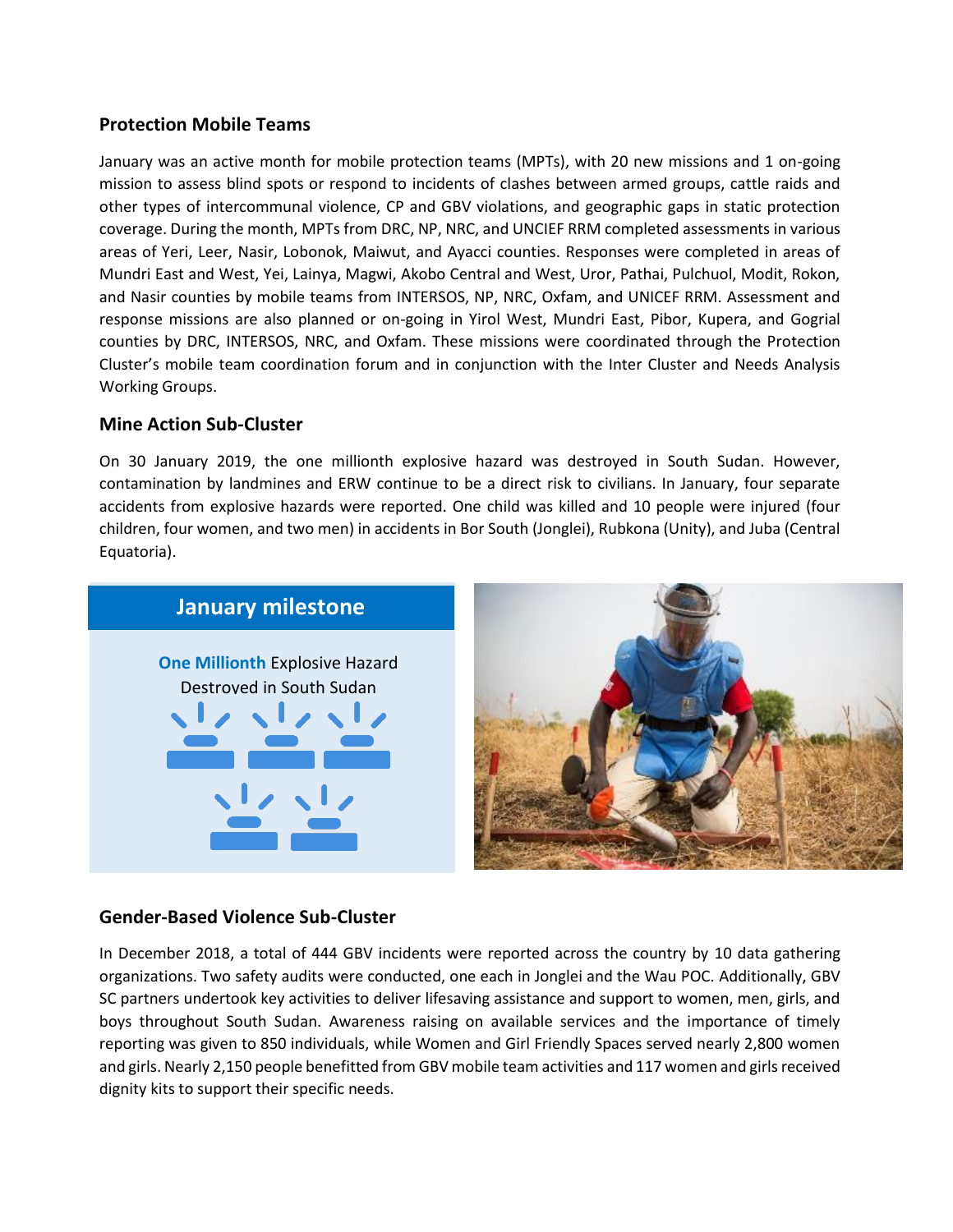

In January 2019, the GBV Sub-Cluster developed and rolled out SOPs of the GBV strategy in Mundri in collaboration with Sub-Cluster partners from the area. Meanwhile, referral pathways were updated in Warrap and GBV basic trainings were conducted targeting 44 participants (24 male and 20 female). Throughout the month, GBV Sub-Cluster partners were integrated in various multi-sector assessments, ensuring GBV mainstreaming and a Do No Harm approach. Additionally, mobile responses were conducted by GBV partners in the greater Baggari area, targeting 900 women in Farajal and Ngusulugu following the access

corridor. Furthermore, GBV services were expanded in Rokon and Kuda with RRF funding through the setup of two Women and Girl Friendly Spaces.

# **Child Protection Sub-Cluster**

The CP Sub-Cluster's Situation and Response Monitoring (SRM) is an initiative to gather information on the condition of children in South Sudan affected by conflict, as well as the quality of response provided by CP actors. SRM mechanisms have been established in the priority areas of Pibor and Greater Equatoria. Four reports were produced in 2018 highlighting the situation of children and quality of response to children from CP. Findings in these reports highlighted areas of Child Protection in Emergencies as they relate to how children have been affected by conflict in South Sudan as follows:

- 1. Family Tracing and Reunification: Unaccompanied and separated children cases continued to be recorded and were usually triggered by mass displacement of populations
- 2. Psycho-Social Support: Perception surveys have reported numbers of children exhibiting significant signs of stress, including bed wetting and not playing with other children. Response to PSS needs have included community-based, school-based, and center-based activities
- 3. Children Associated with Armed Forces and Armed Groups: Release and reintegration activities continue with two releases in Yambio so far in 2019, as well as continued case management for reintegration in Pibor and Bentiu from the 2017 and 2018 caseload
- 4. Justice for Children: Focusing on the detention of children, it was found that child-friendly judicial processes were not in place. For example, children in all areas of focus during the reporting period shared cell with adults. Other judicial processes, such as delayed sentencing, have also been reported and covered under SRM
- 5. Child Labor: Data collected through perception surveys indicated that children were mostly subjected to child labor as a result of poverty in order to supplement household resources

The information gathered through the SRM has been integrated by the CP AoR in its strategy to guide CP actors for improving coordination and response for 2019.

# **2018 Highlights of the Unaccompanied and Separated Children (UASC) Working Group**

In 2018, 28 active Family Tracing and Reunification (FTR) partners supported in the implementation of FTR activities across the 10 former states in South Sudan and, as a result, 1,871 UASC (girls 805, boys 1066) were newly identified and supported. Out of the total, 546 (girls 253, boys 293) were successfully reunified with their families and reintegrated into family and community structures. Cumulatively, over 18,000 UASC have been supported since the crisis with over 6,000 children reunified with their families.

Twenty-four FTR partners benefitted from CP trainings, capacity building, and field support through coaching and mentorship of case workers. This is part of coordinated support and technical support to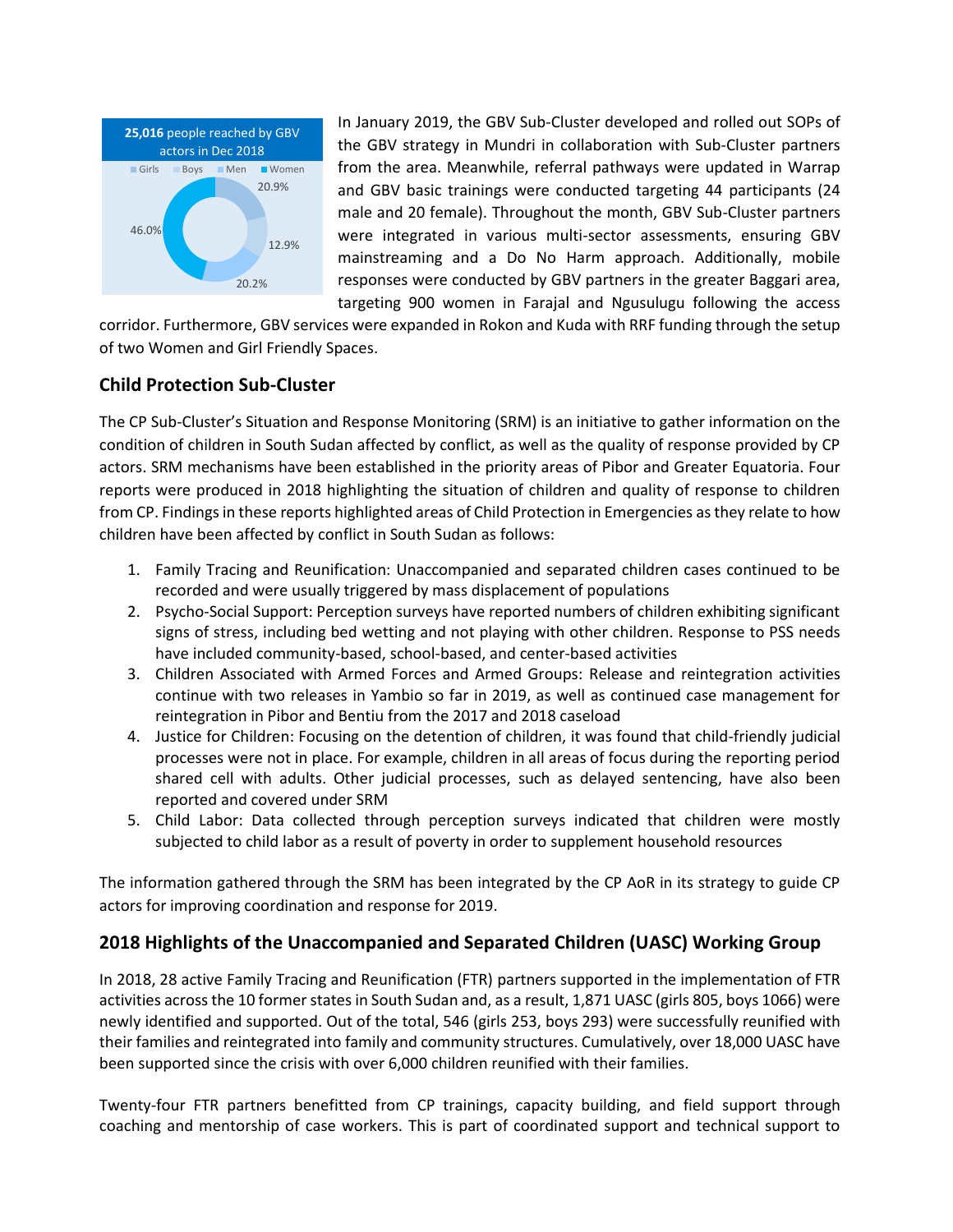partners, which helped to improve the quality of case management and FTR interventions to UASC and other vulnerable children with protection concerns. Cumulatively, 202 staff members (147 males, 55 female) from UASC partners were trained and their capacity strengthened.

In addition to these trainings, partners were provided timely technical support through:

- Installation of CPIMS (child protection information management system)
- Customization of the CPIMS systems as preparatory activities for migration to CPIMS+ in 2019
- Weekly and monthly analysis of UASC data and generation of reports
- Technical support in resolving complex FTR and case management cases
- Trainings on case management, FTR, and information management
- Coordination of FTR referrals across the 10 former states

Over 33,000 community members were reached with awareness messages to prevent family separation, maintaining family unity, and the identification of UASC and other vulnerable children

## **Housing, Land, and Property Technical Working Group**

The HLP TWG held a meeting on 23rd January 2019 which focused on discussions around HLP tools and HLP interventions during large-scale returns. The focus of the presentation was on HLP tools and the methodologies, guidelines and strategies based on lessons learnt gathered by UNMISS RoL Department between 2017 and 2018. Since the signing of the revitalized peace agreement between SSPDF and the SPLA iO, there have been discussions around returns and HLP needs are paramount to this discussion as it is likely that gaps in HLP might be a deterrent to potential returns. The session highlighted that HLP must be mainstreamed in humanitarian response planning and peace building initiatives both at National and State levels. HLP concerns remain one the key priorities of intervention in 2019 and the HLP TWG will provide technical guidance as to how these are rolled out. It is envisaged that HLP assessments will cover the main cross cutting issues that include: women rights, conflict sensitive approaches incorporated in due diligence and risk assessments, community involvement and ownership, and strengthening legal frameworks.

With regard to large-scale voluntary returns, HLP issues such as secondary and illegal occupation of land and property are likely to be a prominent feature of the trends. There have been initiatives from the Solutions Working Groups in Bor and Malakal that have organized 'Go and See' visits by the community leaders which ensure that Accountability to Affected Populations (AAP) measures are observed. HLP partners were advised to factor this in their overall scope of interventions.

In the current SSHF SA1 for 2019, the Protection Cluster has taken steps to ensure that partners implementing projects factor in consultations with the communities primarily on shelter design and feedback mechanisms on HLP complaints lodged by the beneficiaries. Furthermore, Protection Cluster HRP partners are also encouraged to initiate HLP development projects for both host and returnee communities to strengthen peaceful co-existence.

Legal awareness is also a key component of HLP advocacy addressing root causes of conflict and providing durable solutions as PoC sites provide an opportunity to disseminate information as the community is settled in a structured manner and use of digital platforms will increase coverage of legal information. With regard to access to justice primarily related to settling of land disputes, Alternative Dispute Resolution (ADR) and use of statutory court systems are effective in resolving disputes. However, mediation is the most preferred method and promotes social cohesion as it is less expensive and a faster way of solving land ownership disputes between parties.